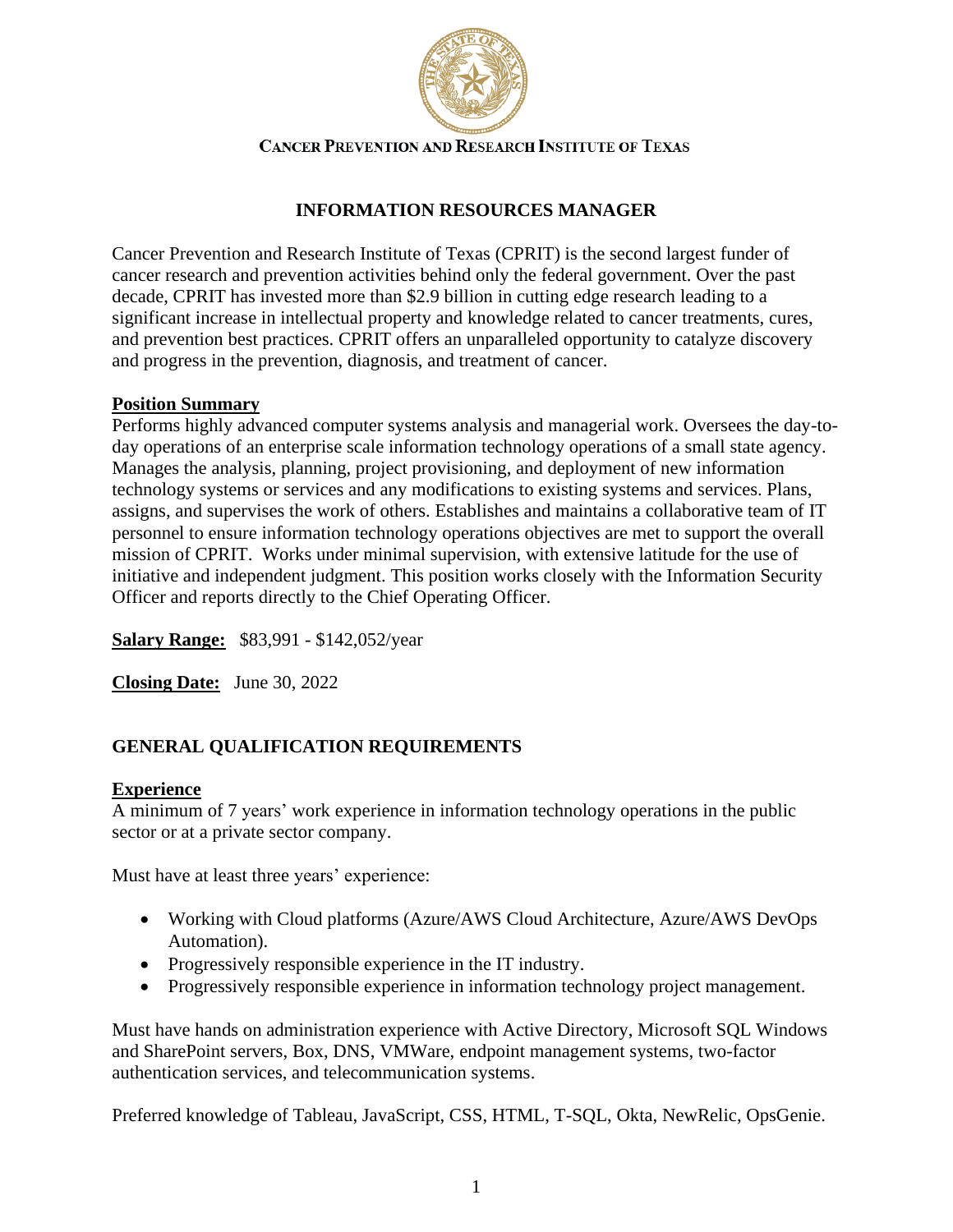### **Education**

Graduation from an accredited four-year college or university with major course work in computer science, management information systems, or a related field is generally preferred. Experience and education may be substituted for one another on a year for year basis.

### **Knowledge, Skills and Abilities**

Knowledge and experience with network and computer systems, information technology equipment, computer hardware and software, and computer operating systems. Familiarity with automated mapping software.

Knowledge of Internet technologies, databases, and security applications.

Knowledge of Texas Administrative Code § 202 state agency information security or similar public sector cybersecurity standards and responsibilities.

Knowledge of and ability to implement project management principles and practices in strategic planning, resource allocation, and coordination of people and resources.

Ability to think strategically and focus on results.

Ability to analyze complex information and exercise sound judgment in making critical decisions or providing recommendations to agency management that lead to critical decisions.

Ability to troubleshoot and resolve complex technical issues involving two or more systems or applications in a decentralized environment.

Ability to provide 24/7 emergency support when necessary.

Ability to work independently and as part of a team and to encourage and build a cohesive team environment.

Ability to supervise the work of information technology personnel including outsourced contractors, effectively prioritizing tasks for self and other personnel.

Ability to establish and maintain effective working relationships with agency personnel across the organization and with the agency board.

Ability to communicate effectively including translating complex technical information into nontechnical, clear concepts, both orally and in writing. Written communication will include reports, memos, and other documents.

Skill performing software installation, configuration, and maintenance of servers, routers, switches, firewalls, and other network security devices.

Ability to work well under pressure, complete tasks to defined schedules, and effectively plan, organize, and coordinate multiple priorities.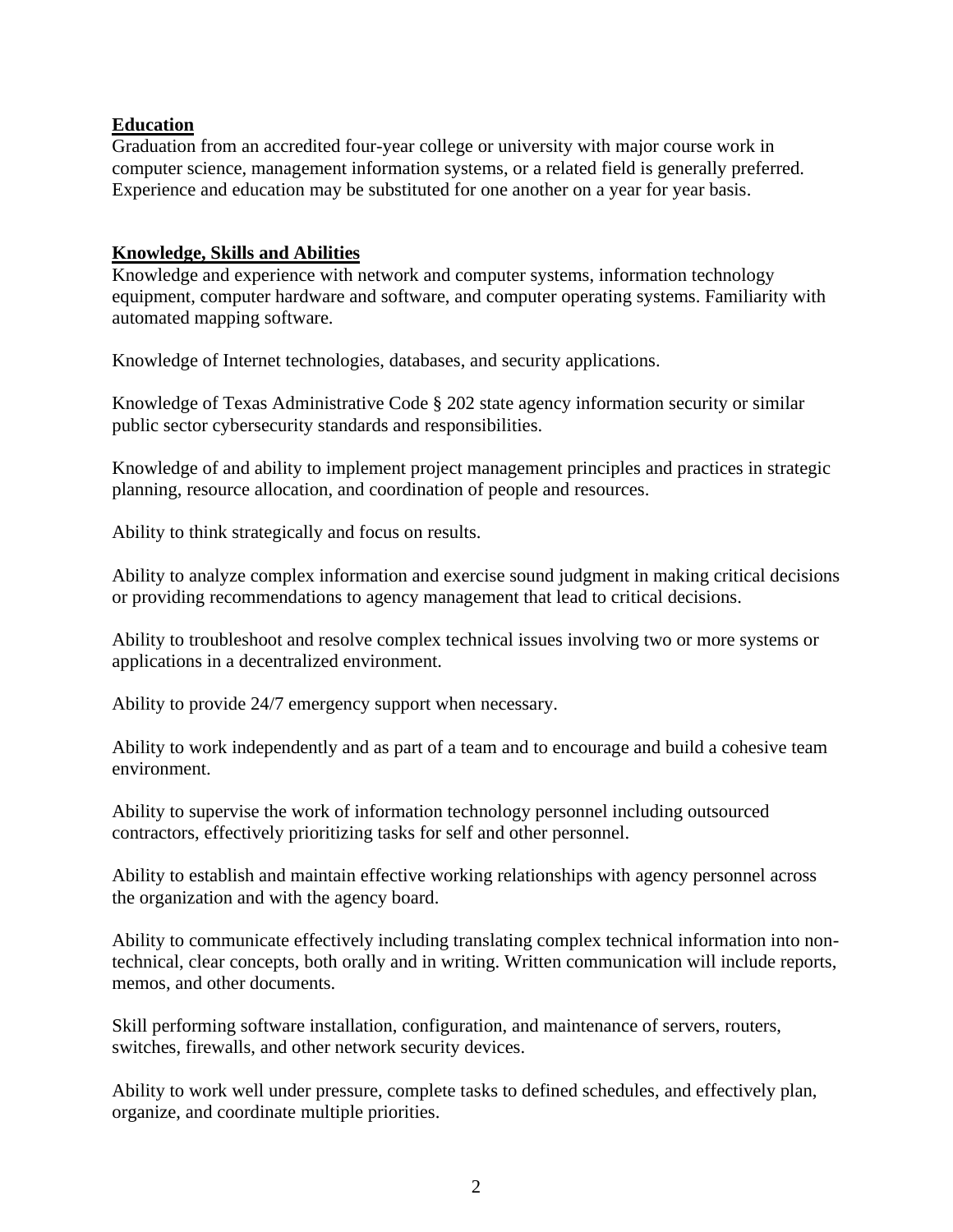Ability to conduct vendor selection and participate in contract negotiations and renewal processes for third-party information technology services provided to the agency.

Ability to monitor third-party information technology vendors' contractual service-level agreements (SLA) and resolve vendor performance issues against those SLAs.

Ability to comply with all agency policies and applicable laws.

Ability to comply with all applicable health and safety rules, regulations, and standards.

### **EXAMPLES OF WORK PERFORMED**

Oversees and manages the installation, testing, and maintenance of agency hardware and software applications and the integration of outsourced information technology services.

Oversees and participates in the development of technical solutions that support enterprise-level operations and strategic plans including researching and analyzing various options and incorporating that analysis with recommendations for optimum technical solutions in reports or memos.

Prepares and maintains plans, roadmaps and diagrams that depict the present and future agency information technology infrastructure.

Develops and revises agency IT operations policies and procedures designed to ensure the integrity of the agency's local area network and distributed environments.

Oversees the implementation of and updates to the agency's hardware, software, and outsourced services to ensure integration with security software and virus protection systems, correct errors, or change employee or vendor access status.

Oversees the development, analysis, and revision of systems design and test procedures for adherence with information technology quality and security standards.

Manages multiple vendors that are providing outsourced information technology services to ensure compliance with contractual requirements.

Prepares and submits the agency's Biennial Operating Plan to DIR every even-numbered year in coordination with the agency's Legislative Appropriations Request.

Prepares and submits the agency's Information Resources Deployment Review (IRDR) to DIR every even-numbered year

Assists with development of the agency's information technology disaster recovery and business continuity plan, including defining agency disaster recovery responsibilities and procedures to ensure that the agency continues to function in the aftermath of a disaster event or other situation that interrupts the agency's IT infrastructure.

Coordinates with agency Information Security Officer to maintain a compliant information technology environment in adherence with established agency and state security and technology policies, guidelines, and practices.